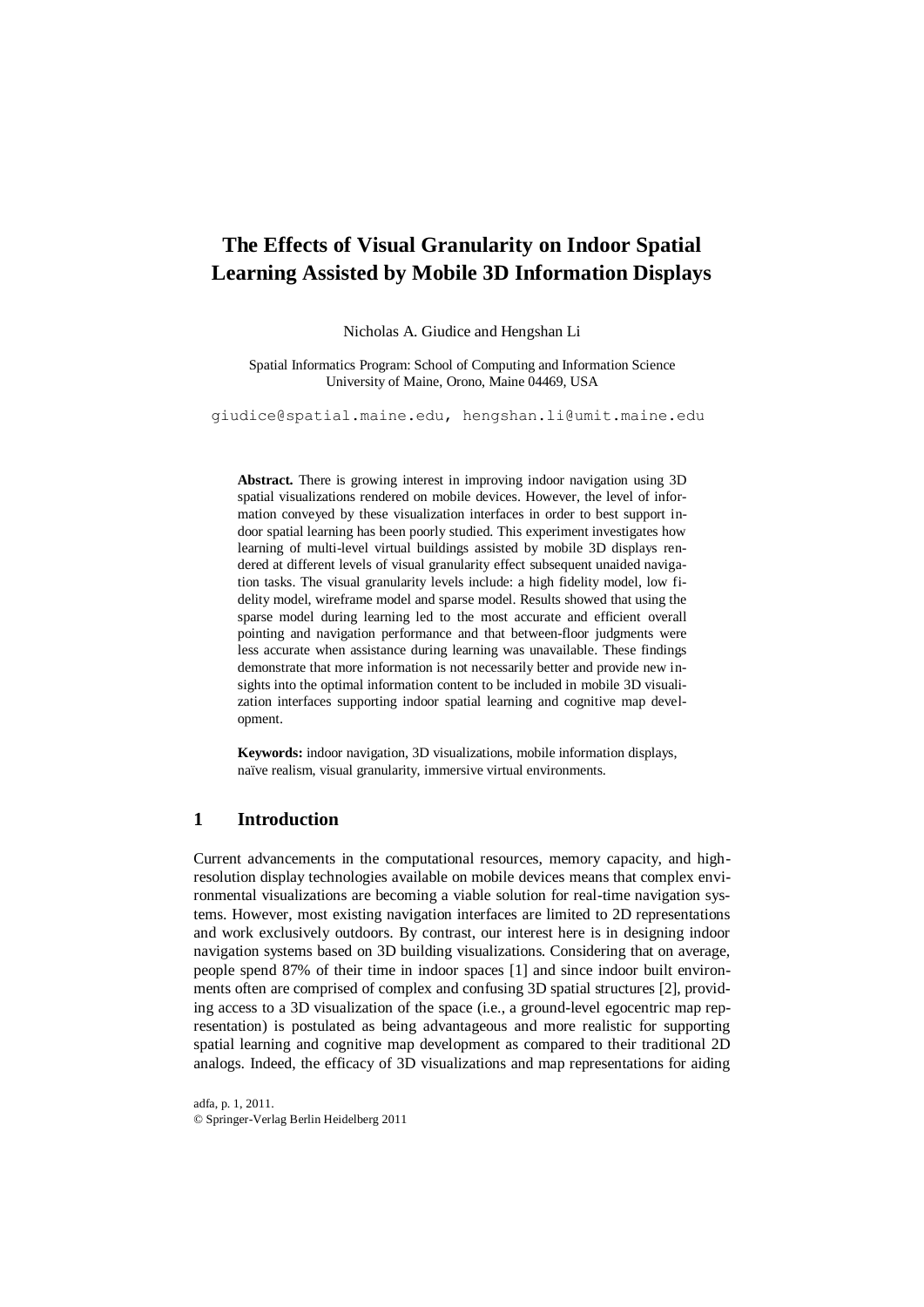navigation through indoor environments is a topic of growing interest in both academic research [3-4] and for commercial applications, e.g. Google Maps and Nokia 3D indoor maps.

One practical question for these 3D visualization based navigation systems is how the realism of the 3D models affects human navigation performance? In outdoor environments, several authors from the geo-visualization and cartography communities have advocated the use of abstract rather than photorealistic 3D visualizations for more efficient inference making [5-6]. Empirical experiments addressing this issue support the view that users often have misplaced faith in realistic representations, termed "Naïve Realism" [7]. For example, people using spatial interfaces for naval applications prefer spatially realistic 3D icons of ships and planes on their displays vs. functional, symbolic icons. However, these realistic features were shown to actually decrease identification performance [7]. Similarly, users predicted they would need high-fidelity photorealistic 3D displays to find routes across outdoor terrain, whereas experimental results demonstrated that they actually performed the task better with lower fidelity displays [8]. Several studies have clearly shown that while photorealistic representations of maps appeal to users, they often have a negative impact on behavioral performance [9-10]. As was illustrated in Klippel et al. (2010), people trying to use Google street view for wayfinding purposes converged on a similar experience- -that simply providing photorealism is not enough for accurate spatial learning and wayfinding [11].

However, few studies have been conducted to evaluate the effect of environmental realism of mobile interfaces supporting real time indoor navigation. In part, this is due to the lack of accurate indoor positioning for indoor environments and a dearth of real time indoor data models for use on mobile devices. Although relatively impoverished renderings are assumed to be as effective in aiding people's navigation through indoor spaces as photorealistic models, this assumption has not been extensively studied, although initial evidence has provided some empirical verification. For example, Kalia et al. (2008) found that richly rendered (photorealistic) indoor virtual models were not as efficient for spatial learning as a sparse model [12]. However, this study did not investigate different levels of visual granularity of 3D models, nor was it aimed at evaluating the efficacy of using a mobile navigation device to learn multilevel buildings, as is the goal here.

In this study, we experimentally evaluate four simulation fidelity conditions which manipulate the level of visual granularity of the environment which is provided to the user by a simulated mobile device during learning of virtual buildings. We aim to assess whether users' navigation performance after spatial learning with the mobile device differs as a function of the visual granularity of the interface, findings which will help specify the optimal information content to be used in future 3D displays for real-time indoor navigation systems.

The experiment was conducted using immersive virtual environments (VEs) rather than physical environments (PEs) as VEs best facilitate manipulation of building layout and information content, as well as tracking of movement behavior (see Fig. 1).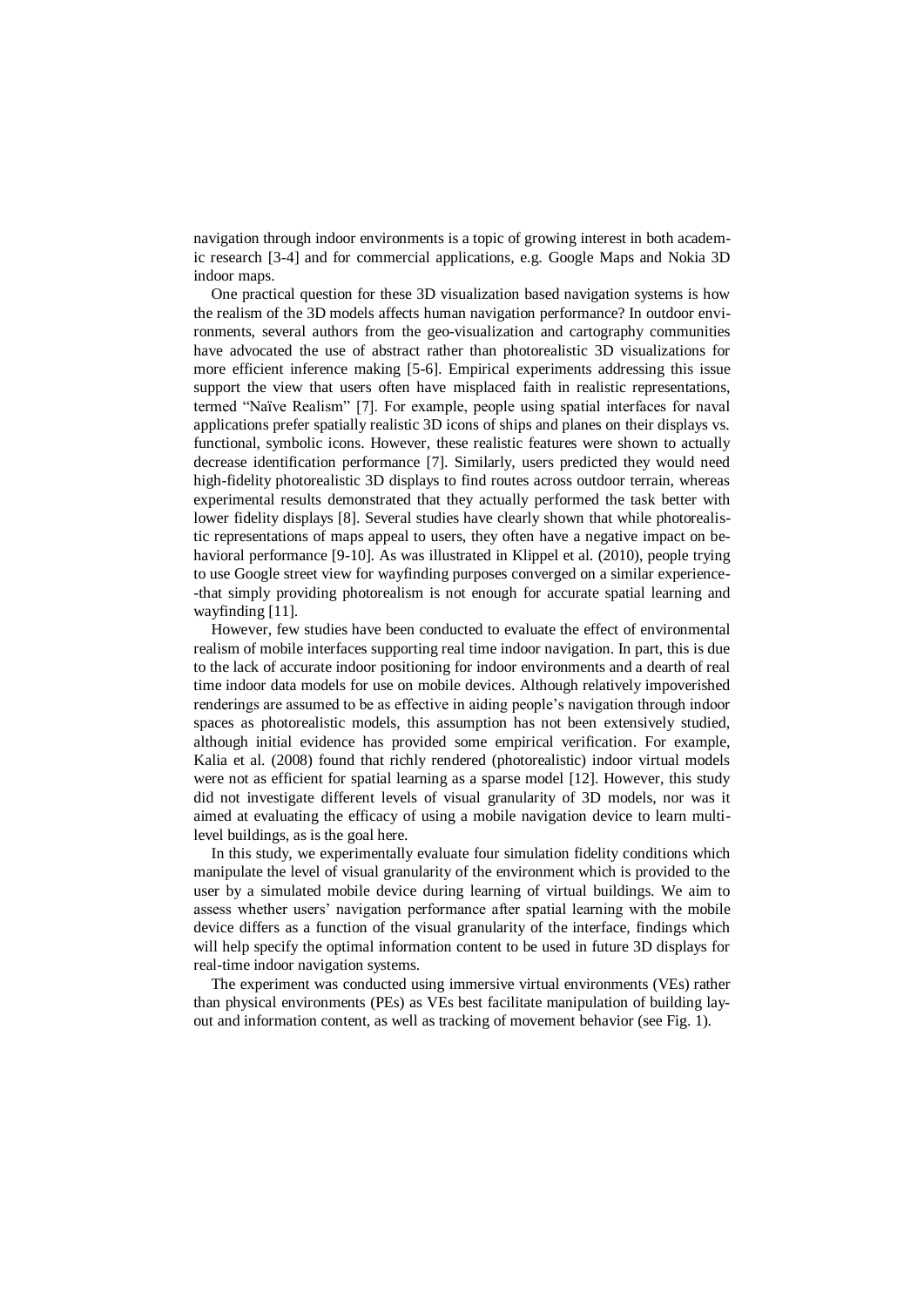## **2 Methods**

### **2.1 Participants**

Twenty participants (10 female and 10 male, mean age=20.9, SD=2.0) were recruited from the University of Maine student body. All participants self-reported as having normal (or corrected to normal) vision. All gave informed consent and received monetary compensation for their time. There were three sessions for each subject, with each session lasting approximately one hour.

### **2.2 Materials and Apparatus**

We used an SX111 HMD (NVIS, Inc), incorporating inertial tracking, a panoramic 111 degree field of view, and a high resolution 1260 x 1080 stereo display, which provides a highly immersive VR experience. Two Nintendo Wii remotes were used in the experiment. One was used by the experimenter to control the sequence of experimental phases, and the other was used by the participant to translate through the VE. Turning in the VE was done through physical body rotation.

Our environments were comprised of five two level buildings which were richly rendered in the VE. 3DS Max was used as the 3D modeling and rendering tool. The Vizard 3D rendering suite, by WorldViz Inc., was used as the VE platform supporting users' real-time navigation and recording their trajectory and test performance. As is illustrated in Fig. 1, two types of models were used in the experiment: virtual reality environment models and 3D visualization models. The former simulated the physical world in the VE and were made to be as photorealistic as possible in order to foster the experience of walking in the physical world. The latter included the 3D visualizations which were shown on the simulated mobile device during environmental learning.



**Fig. 1.** Simulated mobile device in the VE

Four levels of visualization granularity represent a natural progression of degraded surface detail for environmental rendering, while preserving building topology. Each model is depicted in Fig. 2. The high fidelity model was rendered with photorealistic texture, natural light, and full color (The Mental Ray rendering plug-in was used to generate the model. The low fidelity model used grey scale color to represent the building and there was no rendering of texture or photorealistic light. The wireframe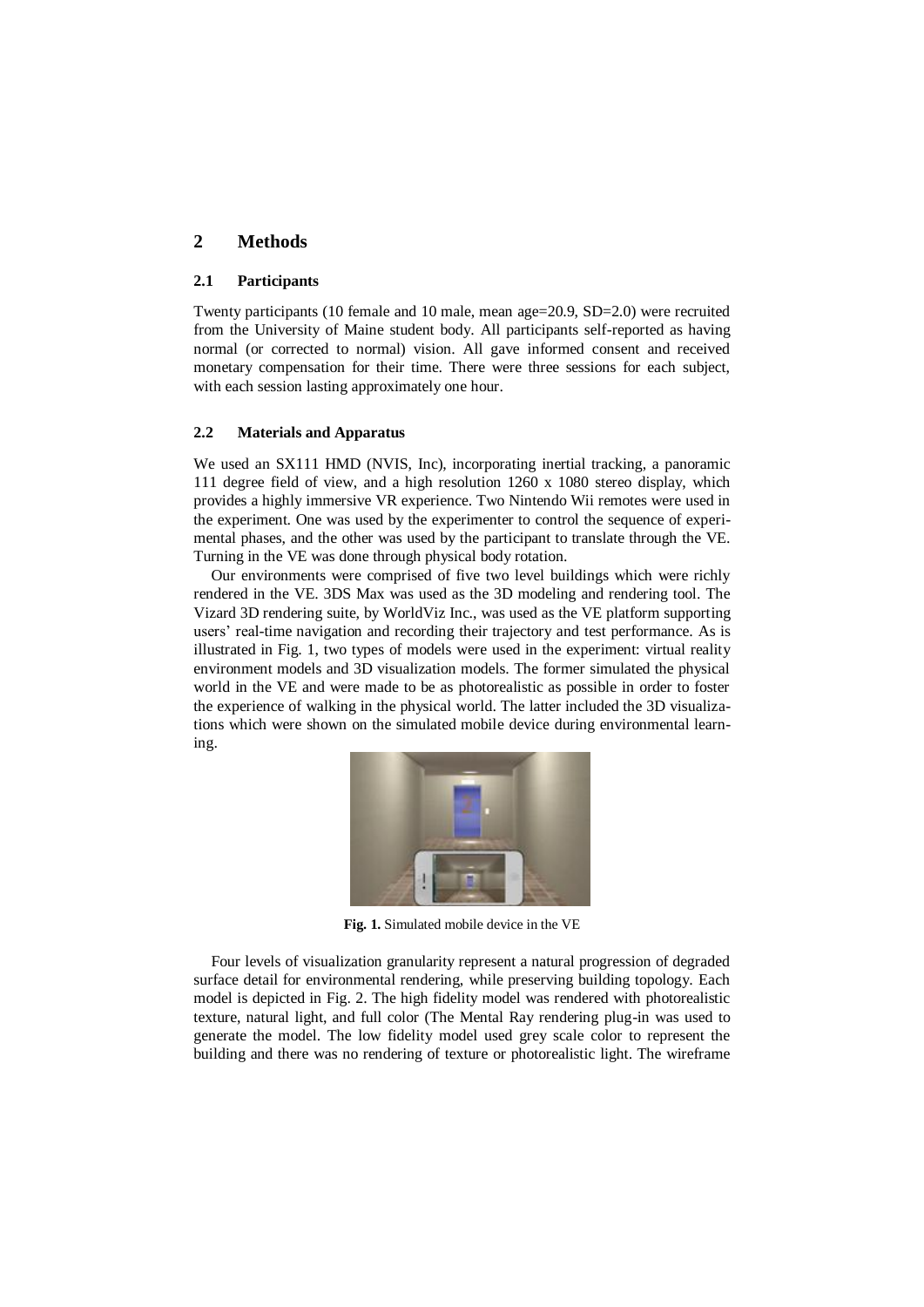model only rendered the lines at each edge. The sparse model was the simplest representation as it only contained the floor plan of each layout without walls and ceilings.



**Fig. 2.** Four visualization fidelity models as shown on the simulated mobile device

Each level of the building was based on a 3 x 3 matrix of hallways, as illustrated in Fig. 3. Each hallway was subdivided into two corridor segments. We deleted two segments from the twelve possible corridor segments in the generic environment to create our experimental layouts. This procedure ensured that all the layouts were well matched in terms of number of nodes, segments, and intersections.



**Fig. 3.** Experimental building layouts

The two floors were connected by two elevators, which also served as salient landmarks for orientation in each of the experimental buildings ("E" represents the elevators in Fig. 3). From a top-down perspective, one elevator was always located at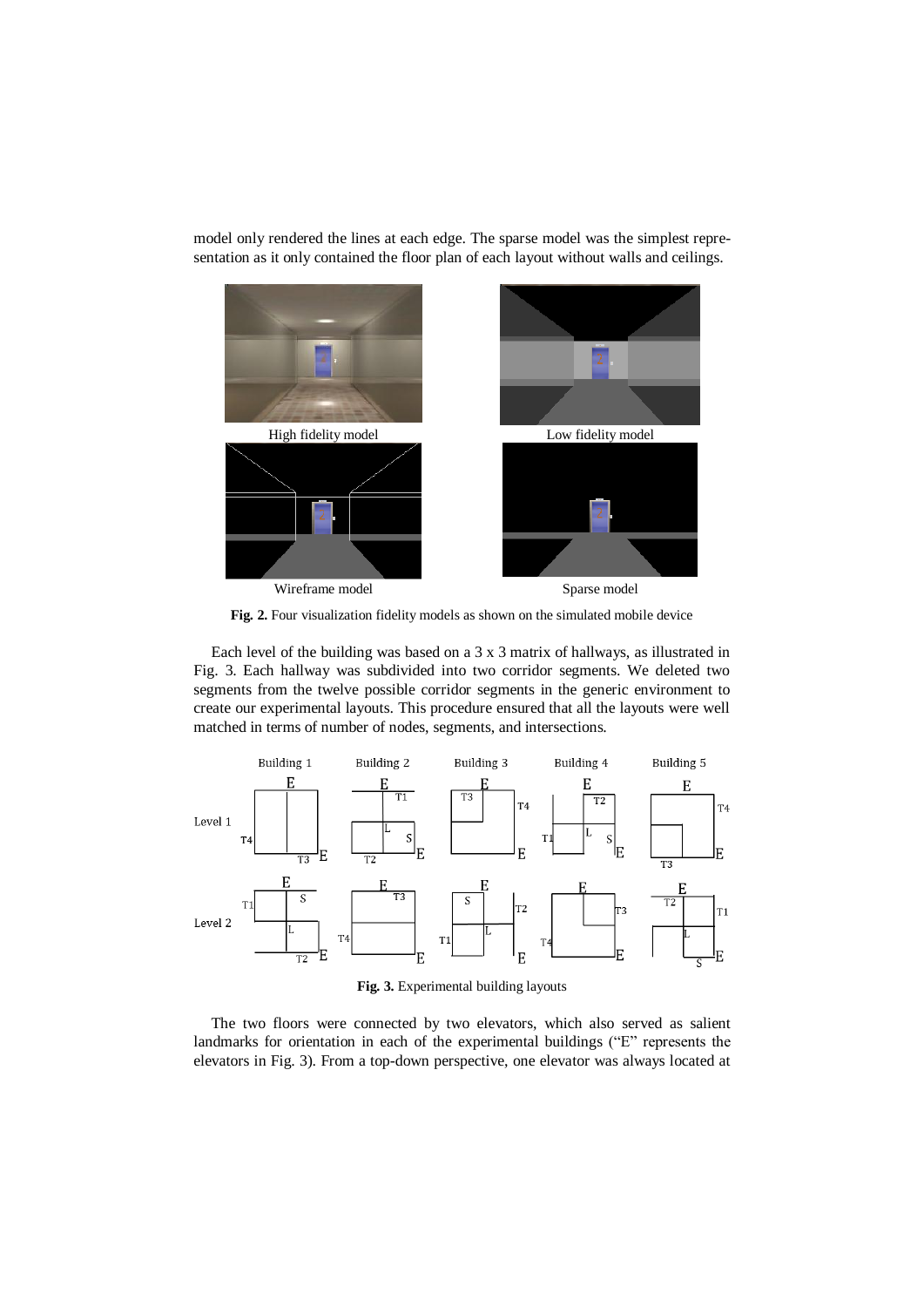the top center and the other was located at the southeast corner. In Fig. 3, "L" represents the starting position during the learning period, which was located at the only 4 way intersection in the building. The starting position for the navigation tests, indicated by "S", was located near one of the two elevators to provide an orientation cue but was not visible from the starting learning point. There were two pictures on each floor which served as experimental targets, indicated by "T" in Fig. 3. Pictures were based on eight high imagery words: bottle, chair, clock, dog, fish, kite, table and tie. All routes between pictures were matched across building for route length and number of turns.

#### **2.3 Procedure**

A within subjects design was adopted, with twenty subjects running in all five visualization conditions. There were five phases in the experiment.

Phase 1: Practice. Subjects were familiarized with the apparatus and navigation behavior in the VE. All experimental tasks were explained and demonstrated before starting the experimental trials.

Phase 2: Route learning. In this task, participants learned the route to each picture with the assistance of the mobile device. From a north orientation at the learning start point, subjects were guided by arrows displayed on the mobile device to each target picture in each of the four visualization granularity conditions. After reaching the picture, which was hanging on the wall, they were asked to face the picture and remember its location. Subjects were then guided back along the same route to the learning start point and repeated the task for the next target. During the learning phase, the mobile device served as a navigation assistant as it provided increased visual access to the overall floor layout than was possible by simply looking around in the VE. In a fifth unaided control condition, the mobile device was not available during target learning; rather, guidance was done via arrows displayed on the ground. The outbound route for target learning was not necessarily the shortest route. Rather, we chose routes based on a trajectory that maximized environmental exposure. As such, if users looked around as they walked, as was the instruction, they could apprehend the entire building after traversal of the four learning routes. Overlap between routes was minimized to ensure no part of the building was over-learned.

Phase 3: Pointing criterion task. To test whether participants had successfully learned the four target locations from Phase 2 and could situate them in a globally coherent cognitive map of the building, they had to point to each target from the learning start point (target order was randomized by floor). The Phase 2 route learning and Phase 3 pointing task was done separately for each floor (floor order was counterbalanced). When making the pointing response, participants did not have access to the mobile device and no target was visible from the learning start point. Thus, accurate pointing required them to make Euclidean judgments from the learning start point to the target, with half of the targets located on a different floor. To meet criterion, participants needed to point to targets on each floor within a 15 degree tolerance. If they failed the first iteration, the Phase 2 learning and Phase 3 pointing tests proceeded until they either successfully met criterion or until they made four incorrect at-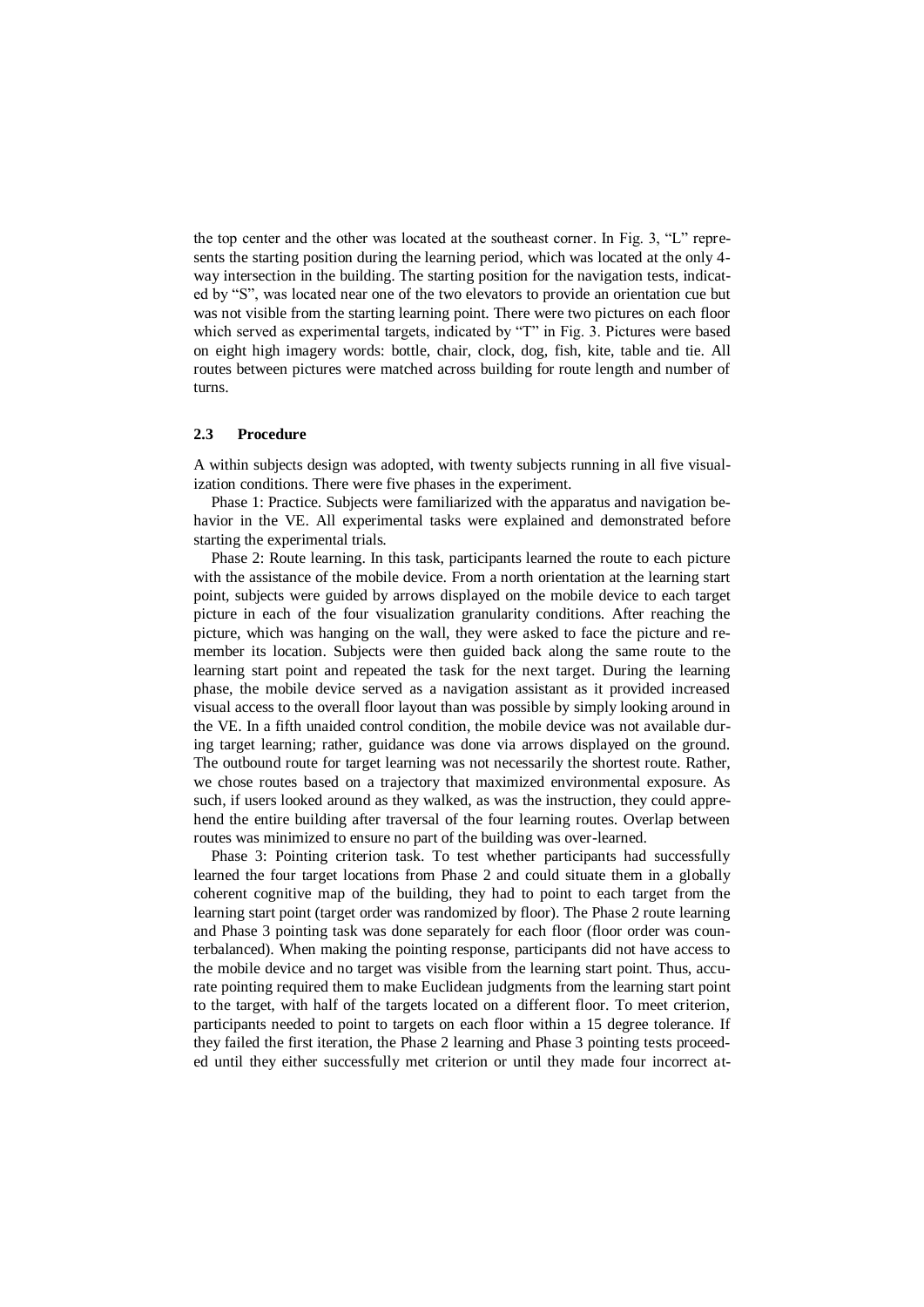tempts. We recorded users' pointing time, angular error, and the number of iterations it took to pass the learning criterion test.

Phase 4: Re-exposure task. After the pointing test, participants once again walked from the start point to each of the four pictures (target order was randomized) with the assistance of the mobile 3D visualization interface in order to re-instantiate all targets in memory before starting Phase 5.

Phase 5: Unaided Navigation task. To perform this task, participants were positioned at the navigation start position as shown in Fig. 3. They were then given the name of one of the pictures and asked to navigate to it using the shortest route. This task was performed without assistance from the 3D visualization interface on the mobile device used during learning. The sequences of the pictures were pseudorandom to ensure two routes were within floor and two routes were between floors. Once they believe they had reached the picture, they pressed the button on the Wii mote to indicate its location and orientation. The sequence of pictures was counter balanced between conditions and participants. As subjects only traveled the route between the learning start point and each picture during the learning phase, determining the shortest route between pictures for this navigation task required accurate development and accessing of a "cognitive map" of the entire building. If the participant incorrectly indicated the picture's location or orientation, they were guided to its correct location and orientation before starting the next trial. This corrective measure was done to prevent the accumulation of error between trials. They were then asked to follow the same sequence of steps for the next target picture. This was done for four routes in total. Two dependent variables for the navigation task were analyzed. The first was navigation accuracy, based on whether subjects successfully indicated the correct location and orientation of the picture. The second was navigation efficiency, based on whether the shortest route was executed (e.g., shortest route length over traveled route length).

### **3 Results**

### **3.1 Pointing Task**

A repeated measures ANOVA on pointing angle error was run with visualization (5 levels: four granularity conditions and the unassisted control) and floor (2 levels: within and between floor target trials) as the within subjects factors. The withinbetween floor factor was significant, F (1, 39) = 6.495, p < .015,  $\eta^2 = 0.143$ , with the within floor absolute pointing error being 4.3 degrees lower than the between floor pointing error (98.3% of all pointing trials were within the 15 degree tolerance after 2 iterations). There was no significant main effect of pointing error as a function of visualization condition, F (4, 156) = 1.138, p < .341,  $\eta^2$  = 0.028. However, subsequent pairwise comparisons showed that pointing error for between floor trials was significantly higher than for within floor trials with both the unaided (control) condition  $(p<0.015)$  and the low fidelity model  $(p<0.027)$ .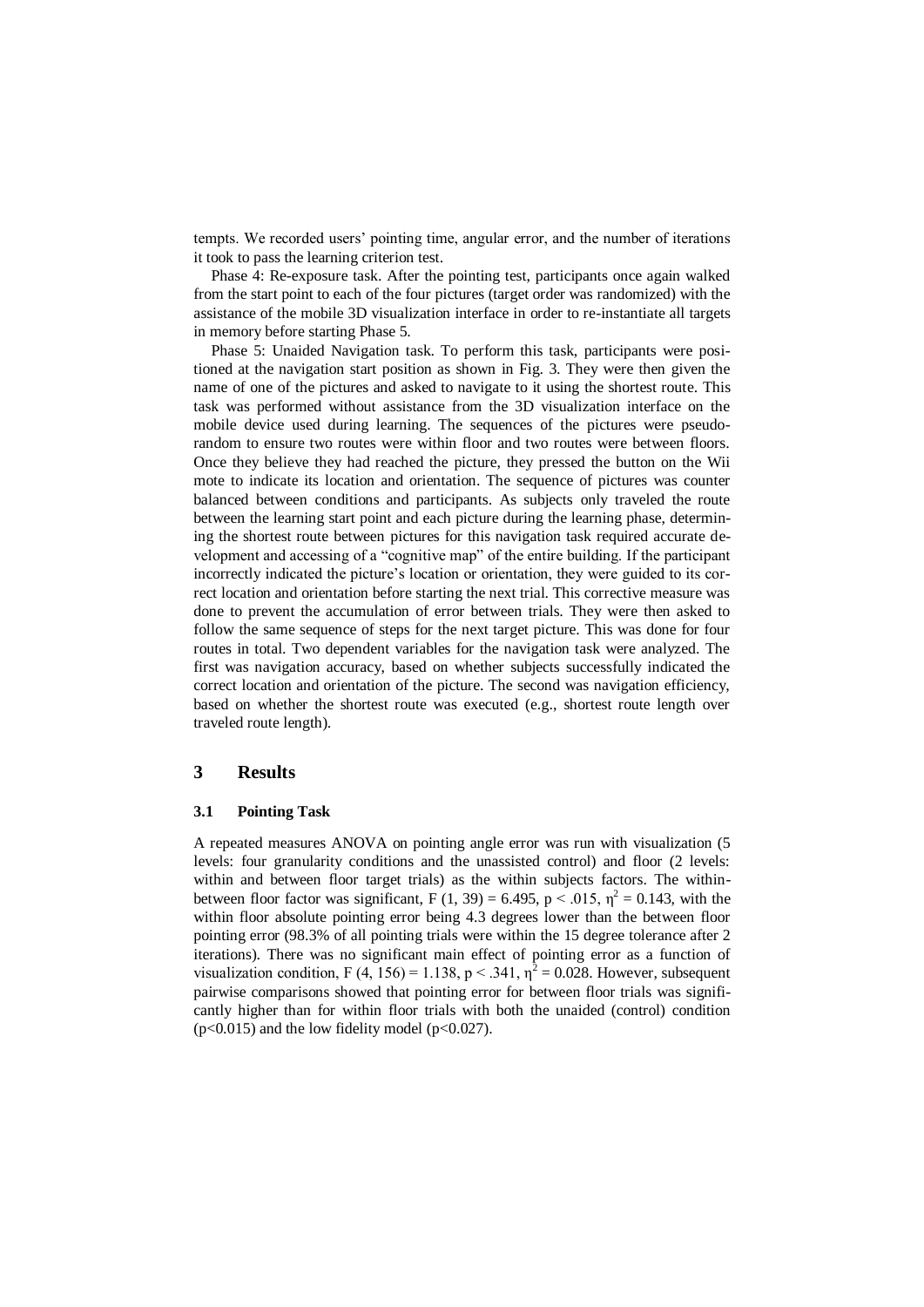**Table 1.** Mean pointing error (SE in parentheses) for within floor and between floors

|                | Unaided | <b>High Fidelity</b> | Low Fidelity | Wireframe | Sparse |
|----------------|---------|----------------------|--------------|-----------|--------|
| pointing error | 5.3     | 9.3                  | 5.6          | 7.4       | 7.4    |
| within floor   | (.9)    | (2.4)                | (1.1)        | (1.4)     | (1.3)  |
|                |         |                      |              |           |        |
| pointing error | 11.3    | 12.8                 | 12.1         | 7.9       | 11.8   |
| between floors | (2.9)   | (3.3)                | (2.9)        | 1.7       | (3.6)  |

A repeated-measures ANOVA on pointing iteration trials was run with the same two within-subjects factors. A significant effect was observed for floor, with more iterations needed to pass criterion for between floor judgments ( $m = 1.24$ ,  $SE = 0.05$ ) than for within floor judgments (m = 1.11, SE = 0.023), F (1, 39) = 6.193, p < .017,  $\eta^2$  $= 0.137$ . There was no significant main effect of iteration as a function of visualization condition, F (4, 156) = 0.624, p < .646,  $\eta^2$  = 0.016.

**Table 2.** Mean iteration (SE in parentheses) for within and between floor pointing judgments

|               | Unaided | <b>High Fidelity</b> | Low Fidelity  | Wireframe | Sparse      |
|---------------|---------|----------------------|---------------|-----------|-------------|
| iteration     | 1.08    | 1.18                 | 1.03          | 1.13      | 1.13        |
| within floor  | (.04)   | (.06)                | (.03)         | (.05)     | (.05)       |
|               |         |                      |               |           |             |
| iteration be- | 1.28    | 1.28                 | 1.35          | 1.13      | 1.18        |
| tween floors  | .10)    | .09)                 | $.12^{\circ}$ | (.05)     | $\cdot .07$ |

A repeated-measures ANOVA for pointing time was run with the same withinsubjects factors. Only floor was significant,  $F(1, 39) = 10.79$ ,  $p < .002$ ,  $\eta^2 = 0.217$ , with pointing time taking 3.3 seconds longer for the between floor judgments than for the within floor judgments. There was no significant main effect of pointing time as a function of visualization condition, F (4, 156) = 0.506, p < .732,  $\eta^2$  = 0.013. However, there was a significant interaction between visualization level and floor, F (4, 156) =2.754,  $p < .030$ ,  $\eta^2 = 0.066$ . Subsequent pairwise comparisons showed that pointing time for between floor trials was significantly longer than for within floor trials with both the control condition and the low fidelity model, each  $p < 0.005$ .

| Table 3. Mean pointing time (SE in parentheses) for within floor and between floor judgments |  |  |  |
|----------------------------------------------------------------------------------------------|--|--|--|
|----------------------------------------------------------------------------------------------|--|--|--|

|                | Unaided       | <b>High Fidelity</b> | Low Fidelity | Wireframe | Sparse |
|----------------|---------------|----------------------|--------------|-----------|--------|
| pointing time  | 7.59          | 8.93                 | 6.79         | 8.53      | 8.80   |
| within floor   | (77)          | (1.02)               | (.68)        | (.96)     | (.82)  |
| pointing time  | 12.21         | 11.86                | 13.60        | 9.87      | 9.83   |
| between floors | $.69^{\circ}$ | 1.97                 | (2.16)       | 1.23      | 1.26   |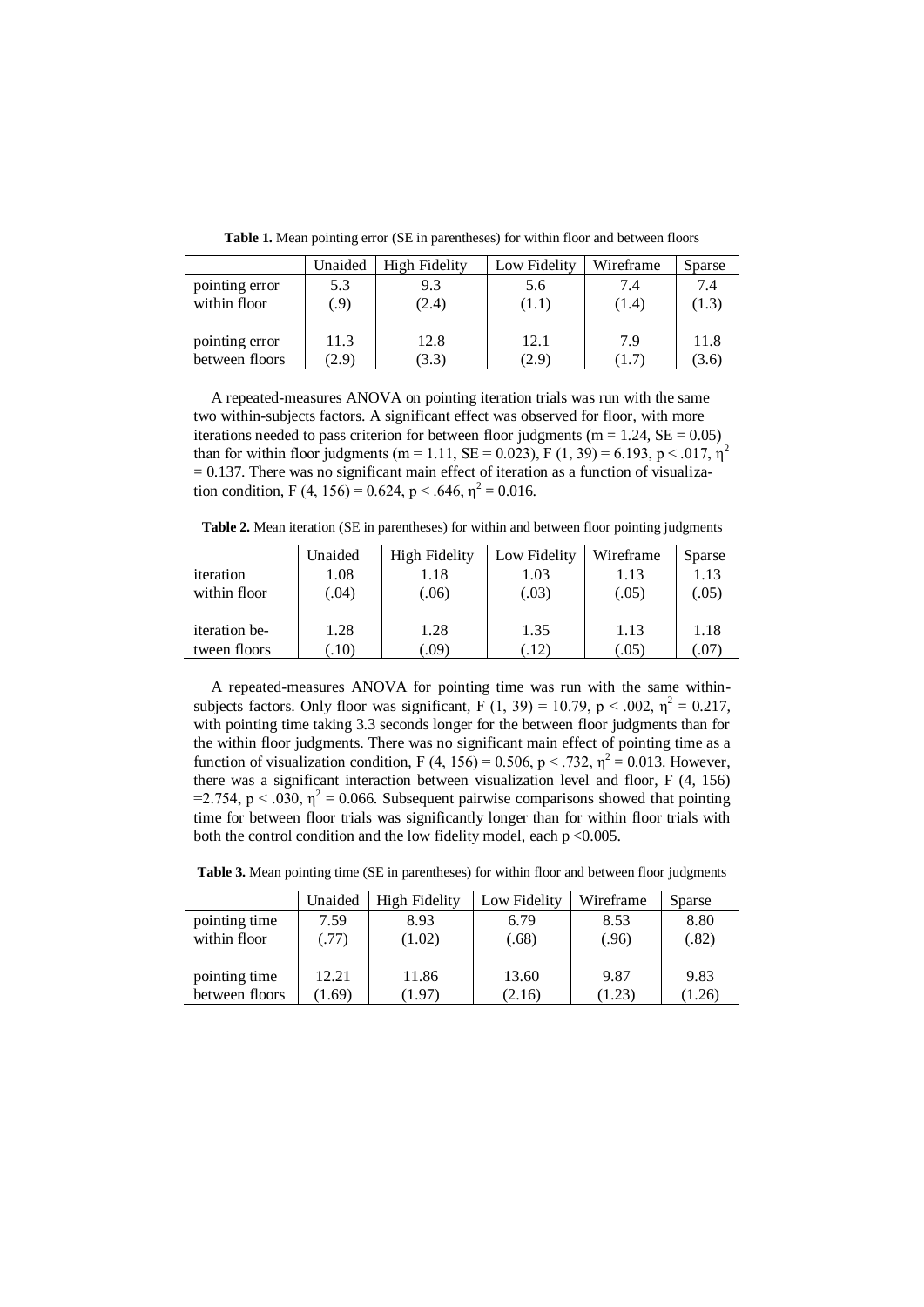#### **3.2 Unaided Navigation Task**

A repeated-measures ANOVA for target localization accuracy during the navigation task was run with the same two within-subjects factors of visualization and floor. There was a significant main effect of target localization accuracy as a function of visualization condition, F (4, 156) = 2.678, p < .034,  $\eta^2$  = 0.064, with localization accuracy after learning with the sparse model ( $m = 86\%$ , SE=3.6%) being reliably higher than after using the low fidelity model (65%, SE=5.7%), p<0.001. The withinbetween floor factor was also significant, F  $(1, 39) = 9.457$ , p < .004,  $\eta^2 = 0.195$ ,  $\alpha$ =0.05, with the navigation accuracy found for within floor performance (83%, SE=2.7%) being reliably higher than for between floor judgments (72%, SD=3.6%).

**Table 4.** Mean navigation accuracy (SE in parentheses) for within floor and between floors

|                     | Unaided   | High      | Low       | Wireframe | Sparse    |
|---------------------|-----------|-----------|-----------|-----------|-----------|
|                     |           | Fidelity  | Fidelity  |           |           |
| navigation accuracy | 83%       | 83%       | 68%       | 90%       | 90%       |
| within floor        | $(6.1\%)$ | $(6.1\%)$ | $(7.5\%)$ | $(4.8\%)$ | $(4.8\%)$ |
|                     |           |           |           |           |           |
| navigation accuracy | 73%       | 70%       | 63%       | 70%       | 83%       |
| between floors      | $7.1\%$   | $(7.3\%)$ | 7.8%)     | $(7.3\%)$ | $(6.1\%)$ |

A repeated-measures ANOVA for navigation efficiency was also run for the two within-subjects factors. There was a significant main effect of navigation efficiency as a function of visualization condition, F (4, 156) = 3.192, p < .015,  $\eta^2 = 0.076$ . Navigation efficiency with the sparse model (89%, SE=2.9%) was reliably better than the high fidelity model (73%, SD=4.9%) ( $p<0.008$ ) and the low fidelity model (71%,  $SD=5.0\%$  (p<0.001). The within-between floor factor was not significant, F (1, 39)  $= 1.641$ , p < .208,  $\eta^2 = 0.040$ .

|                       | Unaided   | High      | Low       | Wireframe | Sparse    |
|-----------------------|-----------|-----------|-----------|-----------|-----------|
|                       |           | Fidelity  | Fidelity  |           |           |
| navigation efficiency | 79%       | 76%       | 73%       | 87%       | 92%       |
| within floor          | $(5.4\%)$ | $(5.4\%)$ | $(6.9\%)$ | $(4.5\%)$ | $(3.1\%)$ |
|                       |           |           |           |           |           |
| navigation efficiency | 85%       | 71%       | 69%       | 73%       | 87%       |
| between floors        | $(5.4\%)$ | $(6.7\%)$ | $(6.6\%)$ | $(6.9\%)$ | $(4.9\%)$ |

## **4 DISCUSSION**

The most important findings of this study are that using the sparse model to assist learning led to the highest unaided target to target localization accuracy and route efficiency performance. These results provide evidence that use of a sparse model of layout structure is better than both of the highest fidelity models for assisting envi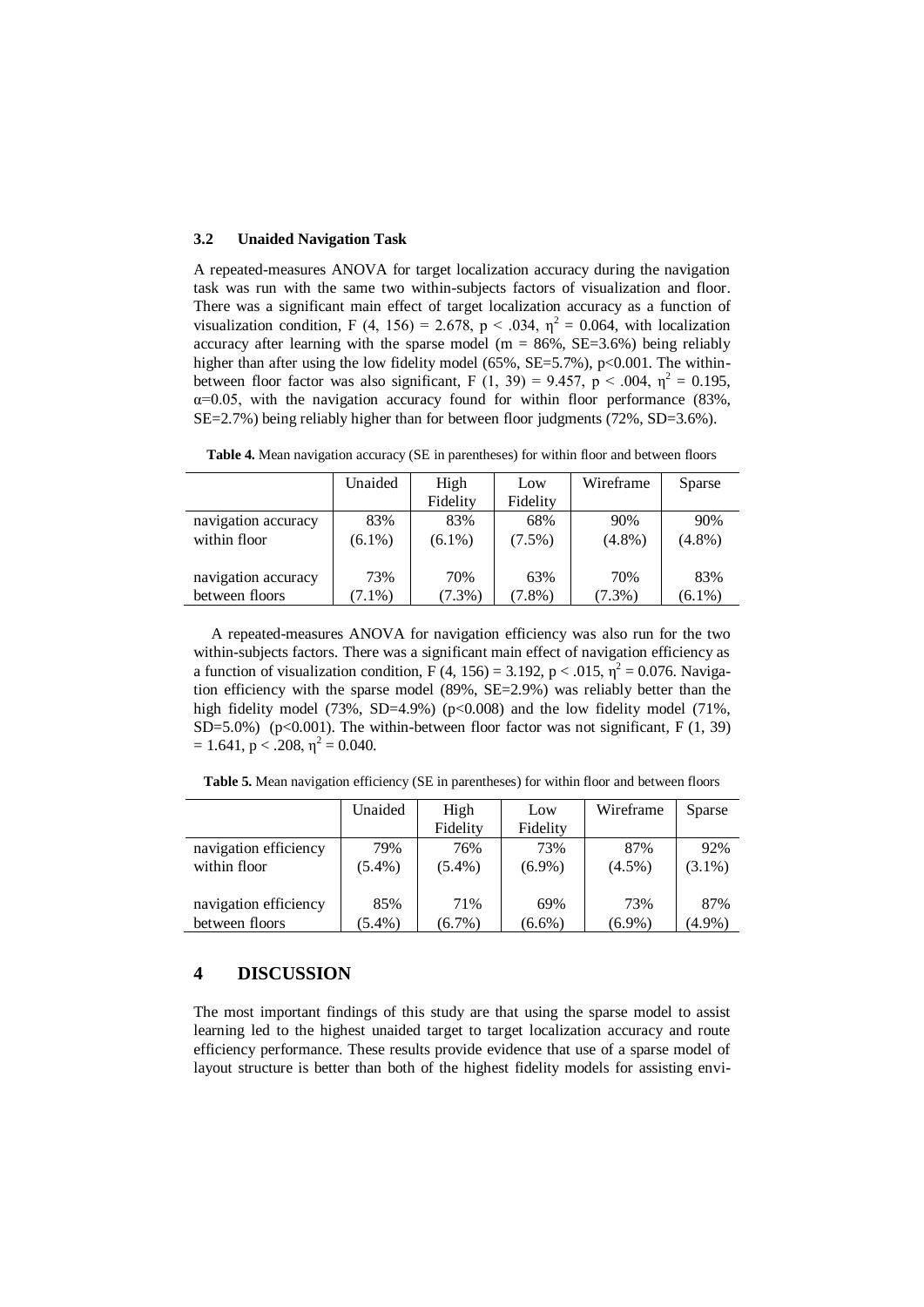ronmental learning of complex buildings. These findings are consistent with, and extend, previous research regarding the evaluation of the realism of 2D maps [7-10]. One explanation is that participants need to extract picture and layout information from high fidelity 3D visualizations to encode the relative positions of these pictures as well as their positions in the building, whereas this information is more directly specified from the sparse model. This synthesis and extraction process may yield additional cognitive effort during learning which resulted in the increased navigation error and decreased efficiency for information-rich displays compared to the displays rendered with lower visual granularity.

We interpret the absence of significant differences for any of the five presentation conditions in the pointing task (pointing time, pointing iteration trials, and pointing error ) as further demonstrating that adding realism to the 3D models during learning is neither necessary nor advantageous for extraction of Euclidean relations between targets and accurate cognitive map development.

As for the within-between floor analyses, our results are consistent with previous literature for multilevel indoor navigation [13]. Subjects took longer times to point, required more iterations to meet criterion, exhibited greater errors, and had lower navigation accuracy when pointing and navigating to targets located on different floors than when they were on the same floor. These results suggest that it is more difficult for people to maintain the spatial relation of objects between floors, likely made more difficult when inter-floor layouts are not congruent. Given the known challenges for integration of vertical knowledge in cognitive maps, future experiments will investigate new mobile visualization interfaces for integrating multi-floor buildings during indoor navigation. Importantly, the finding that the control condition showed reliably worse between floor pointing performance than the aided conditions (but for the low-fidelity model), indicates that having assistance during learning (e.g., providing better visual access), may improve knowledge of inter-floor relations. Indeed, we believe that performance in the control condition was likely elevated for all metrics in this experiment as our decision to maximize floor coverage during the route learning phase likely provided sufficient opportunity to apprehend global spatial relations, thereby reducing the inherent benefit afforded by the mobile devices to depict layout configuration. It is likely that performance in the unaided condition would have been significantly worse if we had used a more realistic route learning paradigm that emphasized minimum route length rather than breadth, and was done in buildings with greater topological complexity.

Taken together, these results provide compelling evidence that there is no reliable advantage of 3D information displays rendered at a high level of visual granularity on learning and navigation of buildings and that in many cases, the best performance is obtained using a sparsely rendered spatial model. To our knowledge, our results are the first empirical demonstration showing the advantage of using sparse models on portable mobile devices as supporting real-time learning and navigation of complex indoor buildings. As illustrated by Smallman et al. (2005), good display design is more than slavishly adhering to realism [7]. Our research extends the theory of na we geography to use of 3D real time indoor maps and provides new evidence for the basic principle of these displays that graphics should not provide more information